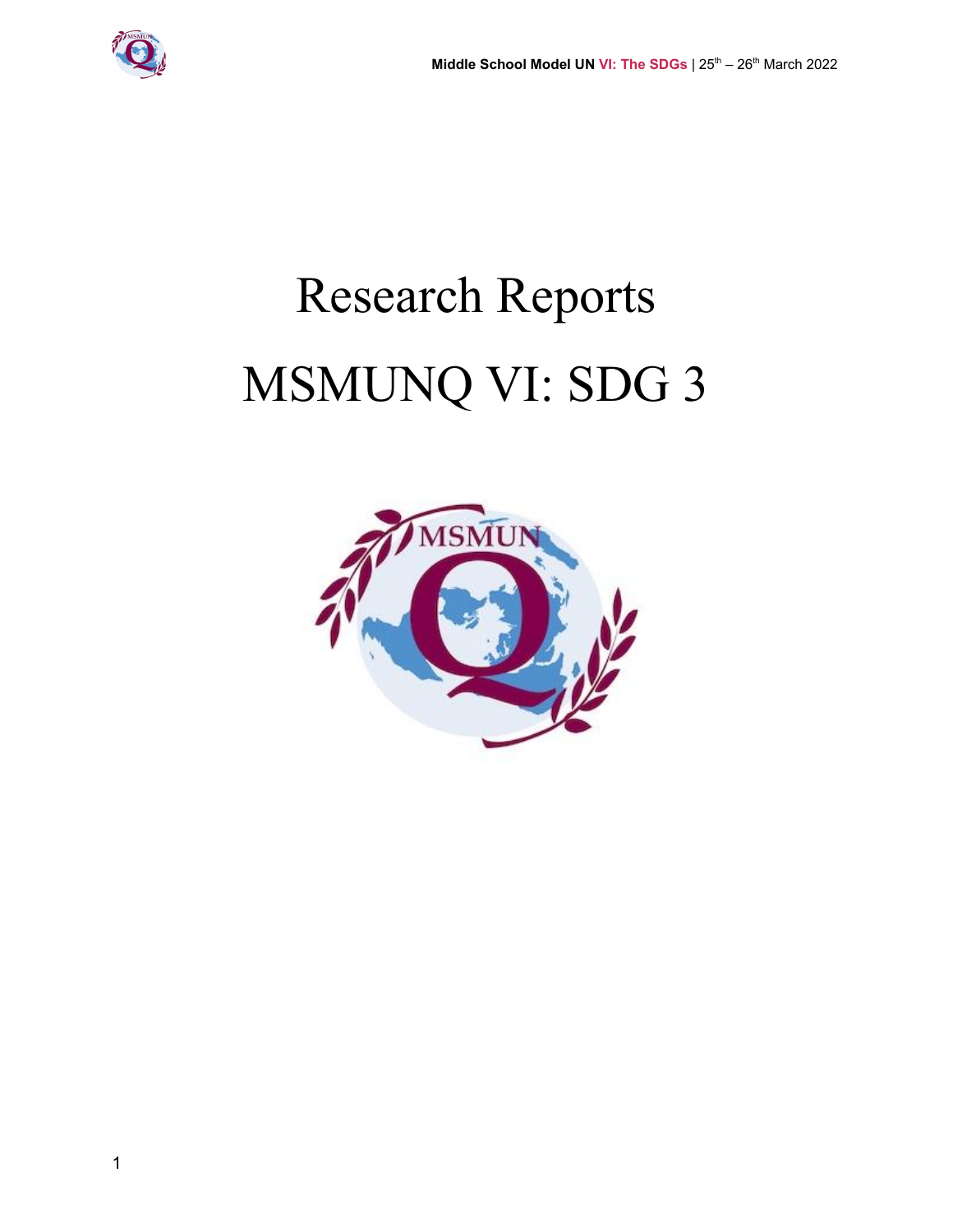

| Forum:                  | Sustainable Development Goal 3                                                        |  |  |
|-------------------------|---------------------------------------------------------------------------------------|--|--|
| <b>Issue:</b>           | Improving Good Health and Wellbeing in the<br>Gulf Region with focus on Mental Health |  |  |
| <b>Student Officer:</b> | Hajirah Zubair                                                                        |  |  |
| <b>Position:</b>        | <b>Head Chair</b>                                                                     |  |  |
|                         |                                                                                       |  |  |

#### **PART 1 of the Research Report: Root Causes of the Issue**

1. What [social factors](https://www.quora.com/What-is-meant-by-sociological-factors-What-are-some-examples) cause this issue? How does it do so?



*Factors affecting mental health*

a. **Illegal and legal drugs** have the effect of making people feel anxious, paranoid and depressed. They may partake in causing previous mental health problems to reoccur, while also triggering schizophrenia and psychosis. Additionally, these drugs' addictivity also tends to worsen the effects on mental health. Legal drugs are such as tobacco and alcohol.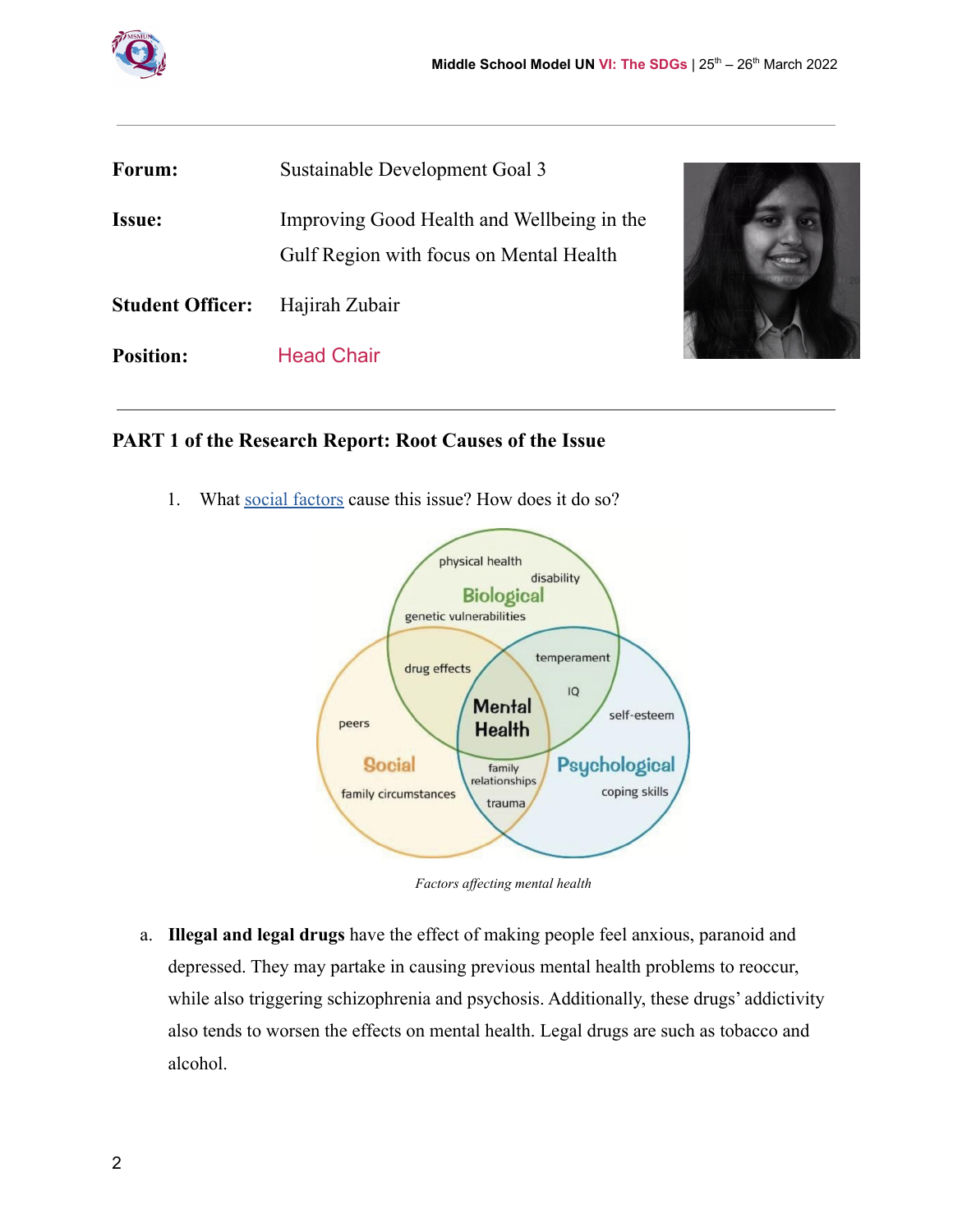

- b. **Peer pressure and poor family relationships** also play a massive role on one's mental health, by reducing self-confidence and sense of self-worth. This may negatively impact their academic performance, and the affected person may start distancing themselves from their friends and family, increasing their chances of depression, anxiety, eating disorders and more.
- c. Someone's **past trauma** can also be a factor, as it may cause delayed responses leading to disorders like Post Traumatic Stress Disorder (PTSD), sleep disorders, depression and more. Research has found that women who have been victims of trauma or abuse have a much higher chance of developing mental health disorders.
- 2. What [economic factors](https://www.quora.com/What-are-five-socioeconomic-factors-that-influence-your-study-choices-and-your-future-career) cause this issue? How does it do so?
	- Studies have shown that **poverty**, **unemployment** and **owed debts** are consistently associated with poor mental health amongst adults. These factors are related to higher levels of psychiatric distress, which take a massive toll on the affected person's mental health. Especially due to the current status of the world pandemic, many people have lost their jobs meaning they are unable to provide for their families, and are forced to face this reality every day without a distraction (since they are unemployed), causing even further mental burden as they feel helpless.
	- Furthermore, the pandemic has also caused some specialties like nurses, doctors, and delivery workers etc to work very long hours, with little to no breaks in between. Sufficient rest and sleep plays a massive role in boosting one's mental strength, which is why these health care workers are one of the most affected by anxiety, stress and sleep disorders.
- 3. What political factors cause this issue? How does it do so?
	- Almost all the medical studies surrounding mental health have been conducted based on Western societies and cultures. This centres a Westerners narrative of mental health care and is another cause of the lack of knowledge and resources available to the MENA region. Because of this, people in the MENA region are much more likely not to receive adequate, **culturally appropriate, and effective** help, treatment, and access to the necessary mental health institutes.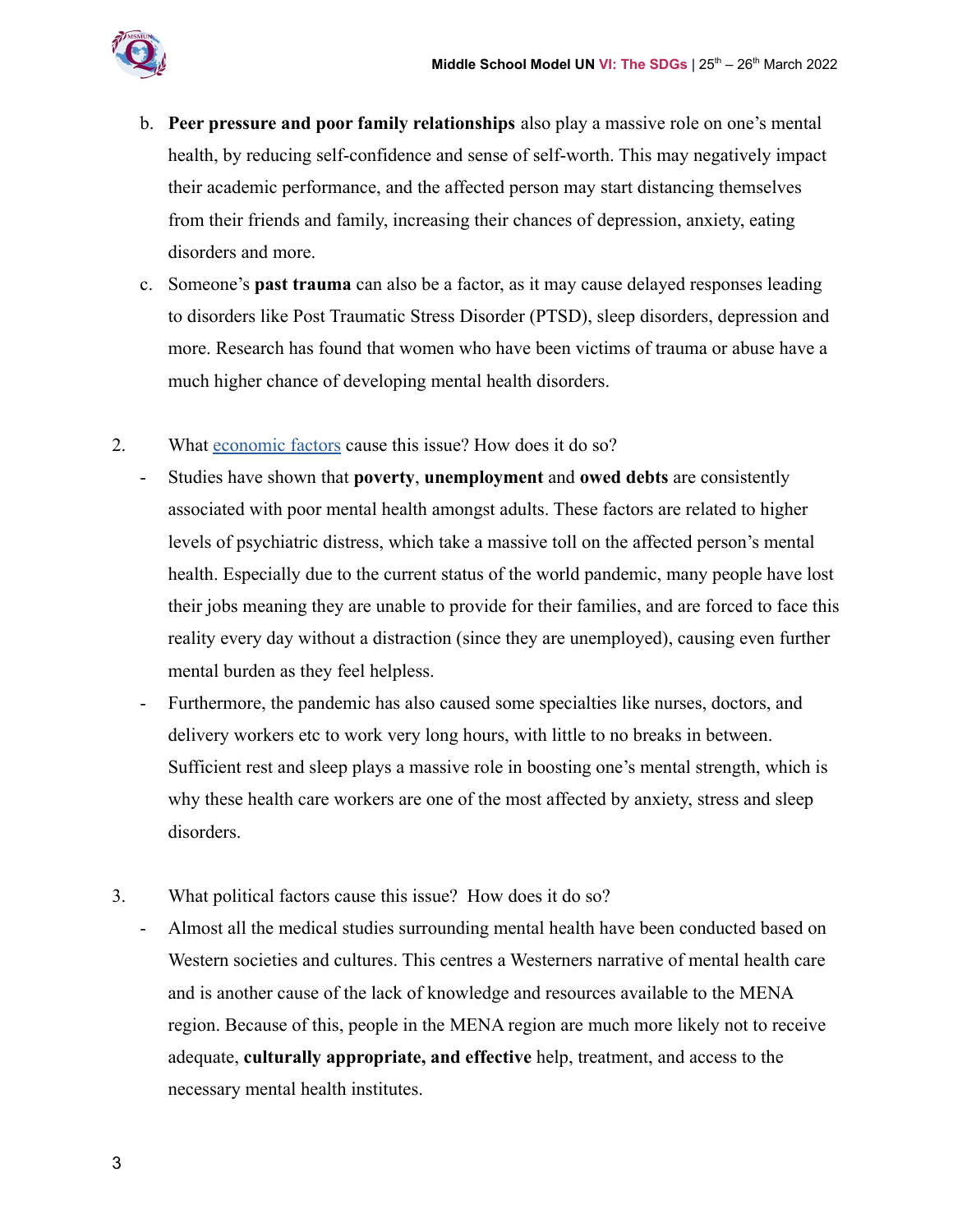

There is no doubt that there's a difference between Western and Eastern societies. This means that the causes of mental distress would differ between the two, and therefore the response needed to help the people would also have to be different. This, however, can only be possible by decolonizing mental health care. So many medical health professionals, including doctors and nurses, have commented on struggling with treating non western patients. They're quick to blame the stigma within the society but choose to ignore and not work on decolonizing their practices for equity in access for all.

4. What other factors cause this issue? Health? Such as a pandemic? Physical? Such as Natural Disasters? Show how each of these root caused has contributed to this problem

- The pandemic has **deteriorated people's mental health**, as shown by a study conducted in the MENA region between May and June of 2020. The study consisted of over 6000 adults, who participated in an online questionnaire. The results showed that over half of the participants felt terrified and helpless because of the pandemic. At the same time over 40% revealed a significant increase in stress levels due to finance and work, which resulted in poorer mental health. However, the positive aspect which this study highlighted was that almost half of the participants had started to focus on their mental health and started spending more time resting. People in the MENA region have also begun to become more aware of mental health, which has helped improve patients reaching out for professional help, and reduced its stigma.
- 5. How long has this issue been a problem?
	- Mental health issues have always existed but only recently received socially accepted widespread recognition. However, because these conditions aren't visible at first sight, most people tend to ignore this topic, which is why it isn't talked about. This has caused lots of stigma surrounding the topic in the MENA region, due to a lack of understanding.
- 6. Why is this issue a problem? Why does it need to be solved at all?
	- Mental health is an essential part of our lives as it counts for our emotional, social and psychological well-being. It plays a massive role in determining the way we think, feel,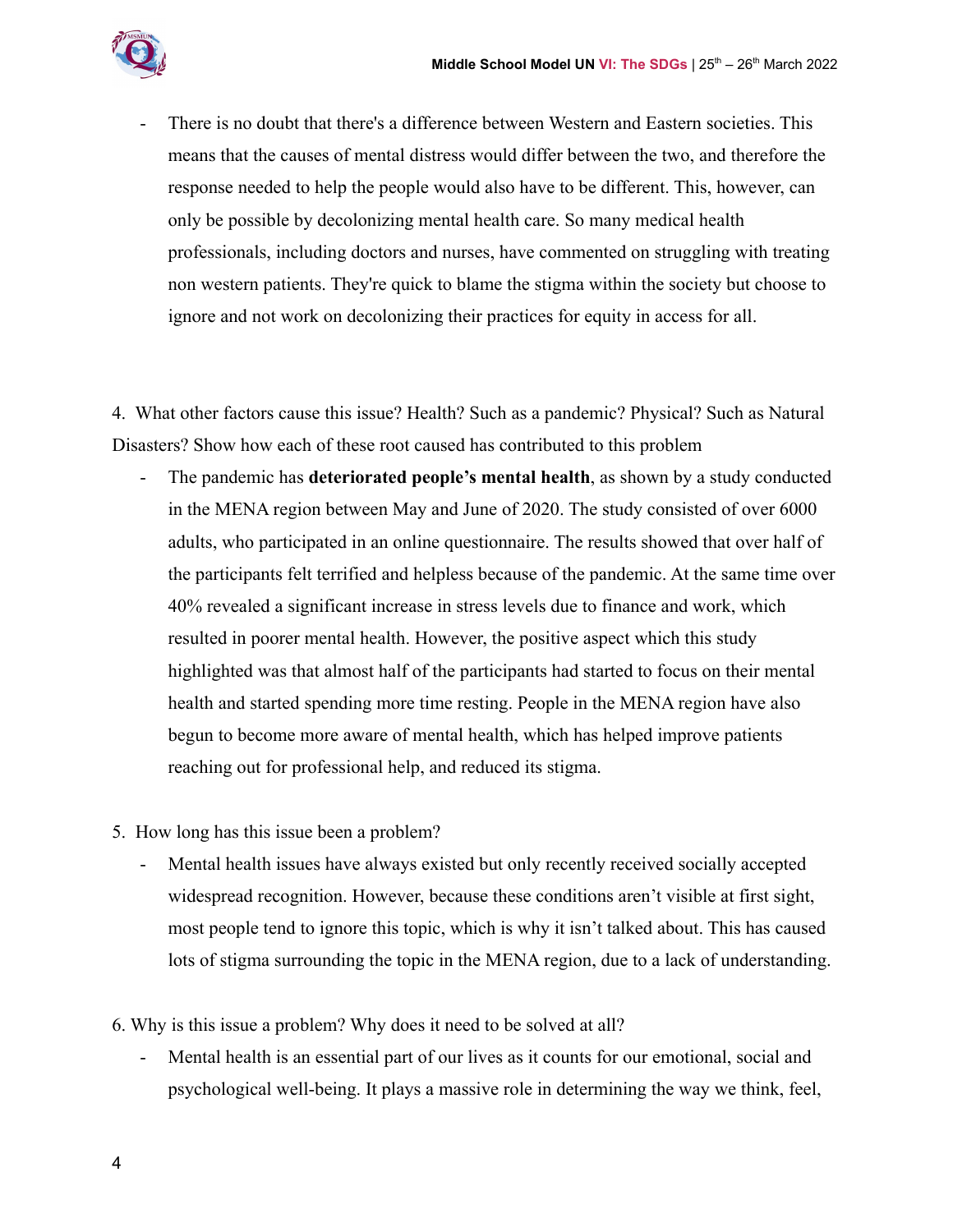

act, the decisions we make, and how we deal with stress. Therefore, it is detrimental that everyone maintains sound mental health and can access any resources that may be needed to support their health in this aspect.

- Teenagers, **particularly girls** with mental health disorders are at a greater risk of underperforming at school, isolating themselves from society, and self-harming. This is why it is necessary to take charge and try to solve this issue in the aspect of reinforcing accessibility to mental health services and excluding factors that may worsen mental health.
- 7. Which organizations benefit from the status quo?
	- Many alcohol (although not as common in the MENA countries) and tobacco companies benefit from the status quo, due to the rise in sales of their products. People suffering from mental health issues will do anything for their mental burden to fade away and to feel something that isn't emptiness. This is why they seek comfort in smoking, vaping and other tobacco products, as well as drinking. It gives them a break from their lives even if it's just for a moment. Statistics show that people with psychiatric illnesses are 2 to 5 times more likely to smoke and drink, and that alcohol is a poisonous substance that causes only harm to the physical and mental well being of the consumer.
- 8. How does your country benefit from the status quo?
	- Countries don't benefit from the status quo at all, as mental health issues correlate with low national productivity, leading to economic loss. Due to the pandemic, many people haven't been able to take holiday breaks from their busy lives as they would've otherwise, due to the fear of contracting the virus. Although this may seem like an advantage to the country as people are 'working more,' that isn't entirely the case. This along with longer working hours and cut in salaries has greatly lowered national productivity, meaning that people are getting less work done over longer periods of time. This is due to a lack of motivation amongst employees, as they feel that their work isn't getting the recognition deserved, which is essential in maintaining good employee motivation.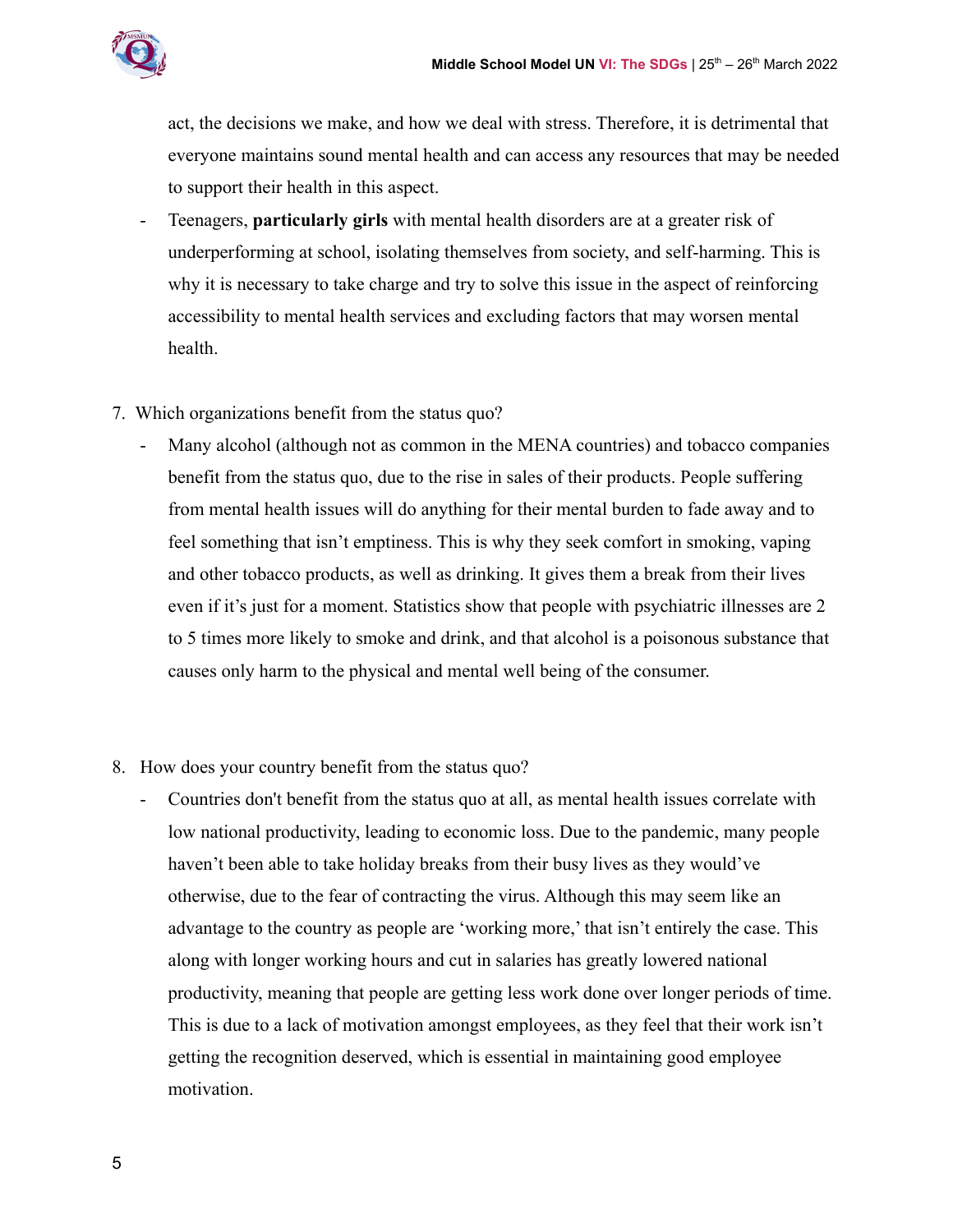

- 9. Which countries influence this issue the most? How so?
	- Despite the severity of the issue, the governments of the MENA countries allocate very little of their health budgets to mental health care, which needs to be reconsidered. Additionally, many of the patients who come for treatment face misdiagnosis by primary health care physicians. This is because these physicians are overworked most of the time due to their long shifts and also because they have very little training in the mental health field. (More details of individual countries are mentioned in question 11)
- 10. Which countries/groups are the most impacted by this issue?



*Countries in the MENA region affected most by stress and depression*

- These statistics show that Iraq and Palestine are two of the most affected countries by stress and depression in the MENA region. These results are most likely caused by the recent incidents of **war in these countries** taking a toll on people's mental health. War demolishes and separates families, leaving them traumatized with disorders like PTSD. Especially, in the long run, victims suffer from immense psychological and physical harm. Death is not the only aspect of war. However, it is often the most highlighted. Other factors include but are not limited to malnutrition, disabilities, and psychosocial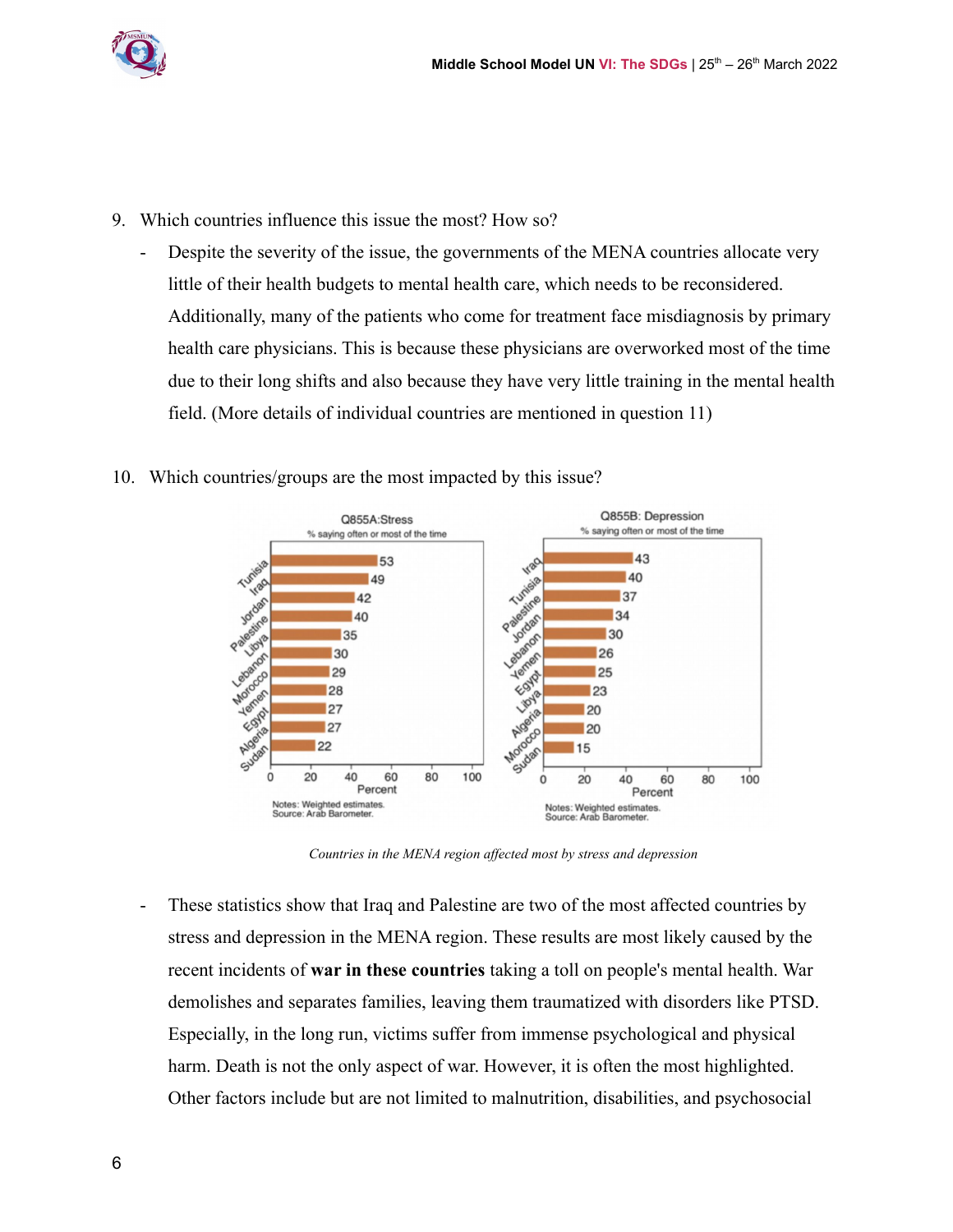

illnesses. Therefore, it's essential to understand the conflict in the first place to come up with impactful solutions.

- 11. Which countries/groups should take the lead in solving this issue?
	- Countries that have already taken steps in the right direction should take the lead in helping to resolve this issue. This is because they'd have the most experience and would therefore be able to list the positives and negatives about their implemented strategies. In turn, producing an overall more interactive discussion would help not only them but also the other countries present. These countries include but aren't limited to:

# National Strategies in Qatar



*Qatar's national strategies to improve mental health awareness and access*

- a. In Qatar, a Mental Health Strategy was launched for 2013 2018, which focused on increasing accessibility and usage of such services.
- b. In Morocco, psychosocial treatment is available at lower costs to access more people who may need it.
- c. Lebanon and Kuwait have made significant efforts to decentralize treatment so that it's available to all, and they've attempted to merge mental health into their primary care.

# **PART 2 of the Research Report: UN Treaties/Policies/Resolutions**

This section covers what UN action has been taken to address this issue on the agenda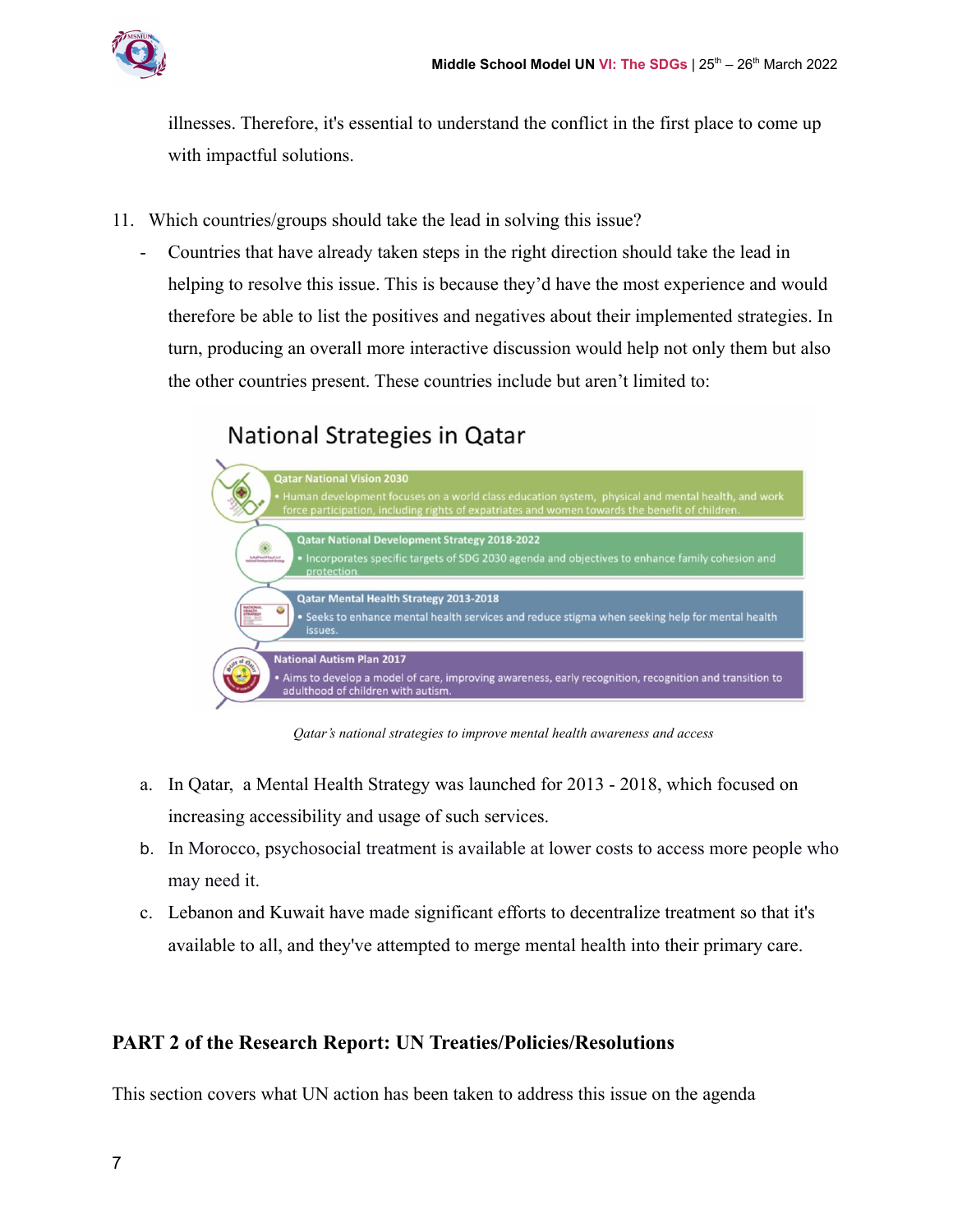

- 1. Which resolutions are linked to this issue [ratified?](https://unfoundation.org/blog/post/un-history-what-is-ratification/)
- In September of 2017, the resolution of HRC ([https://undocs.org/A/HRC/RES/36/13\)](https://undocs.org/A/HRC/RES/36/13) was recognized.
- Another resolution adopted by the Human Rights Council was on the 19th of June 2020  $(43/13)$  [\(https://undocs.org/A/HRC/43/L.19](https://undocs.org/A/HRC/43/L.19)), which was adopted without a vote. This resolution was used to call upon member states to implement and strictly monitor the already existing policies on this issue.

2. How far did this resolution solve the issue?

- This resolution was used to recognize and highlight the necessity to completely merge mental health services into the general and primary health care services and provided necessary mental health and community services that aimed to encourage and protect people's liberty and security rights.
- This resolution helped make people aware that mental health truly is a critical topic, which should be focused on and not taken lightly. Therefore, encouraging the nations to take charge and initiate change to maintain their people's mental health and well-being.

3. Why wasn't this resolution completely effective? Was it blocked by a specific organization/country? Were there any objections from a major organization

- This resolution wasn't completely all that effective as although it encouraged member states to take action, not everything was mandatory. This meant that it wasn't ensured that the nations were making the necessary changes needed to better this issue. Additionally, this resolution was adopted without a vote, meaning that the nations may not be completely willing to act upon the resolution, as they didn't get much of a say in its adoption.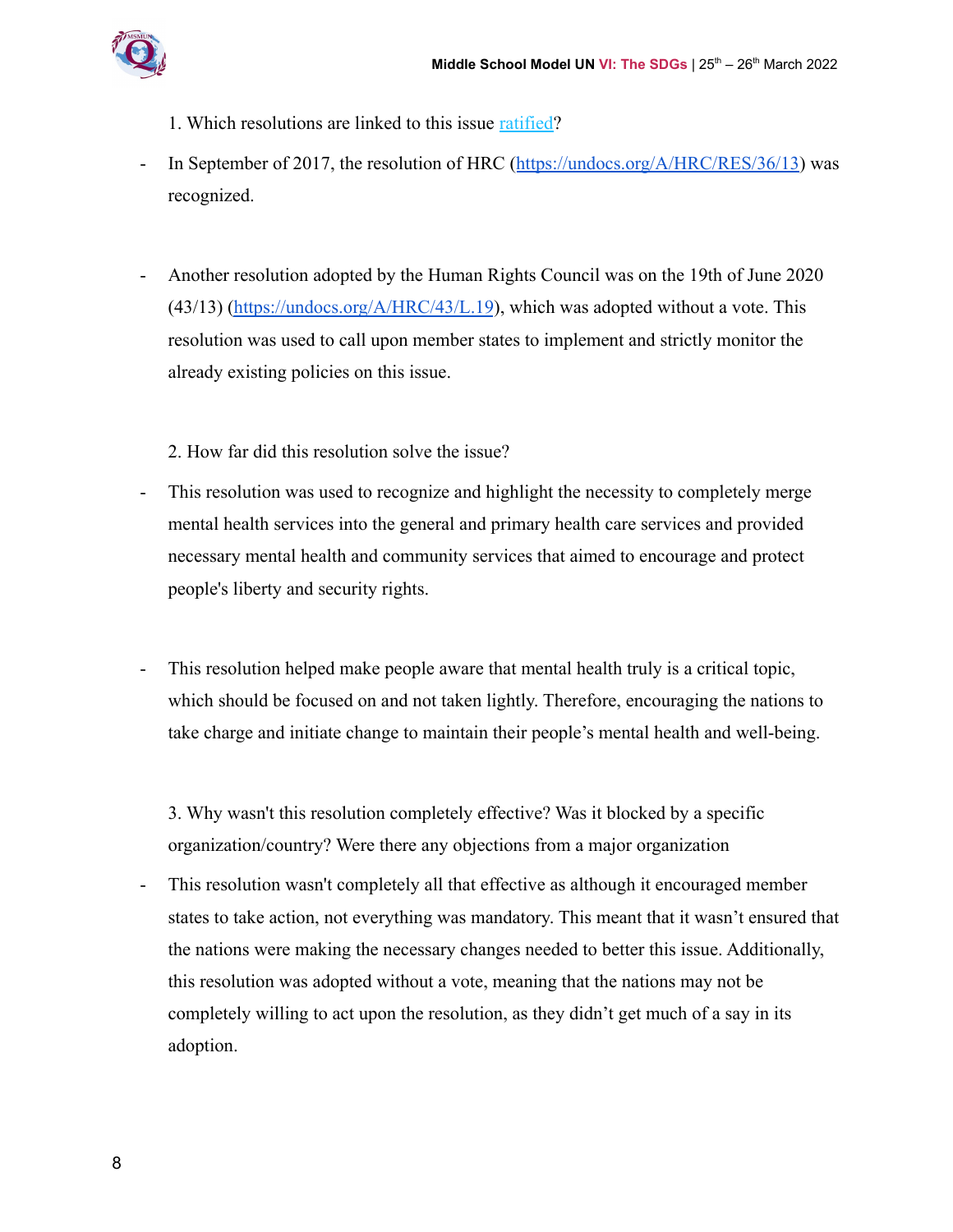

- One flaw can be noted in Clause 6 of this resolution, which mentioned the need to eliminate stigma surrounding the topic of mental health. Although very important, a clear and detailed solution to achieve just that wasn't mentioned. Like the last one, this resolution was also adopted without a vote, meaning that the nations may not be completely willing to act upon the resolution, as they didn't get much of a say in its adoption.

Another flaw in this resolution was that countries from the MENA region weren't present to vote on it. This is a flaw, especially considering that these countries may have different views on this resolution, which weren't taken into consideration.

# **PART 3 of the Research Report: Possible Solutions**

#### **1. Raising Awareness**

A possible solution is to hold mandatory annual mental health awareness events at school on October 10th (mental health day) in the MENA countries. This can include activities such as nature recreations and school assemblies.

- Pros:
- This would hopefully help in reducing the stigma surrounding the topic, by spreading awareness and making mental health a more common topic of conversation. Therefore, this would also make it easier for people to seek help when and if needed.
- This specifically targets adolescents, who would greatly benefit from these activities, especially considering that at least 1 in 5 adolescents have or will experience mental health disorders, which may interfere negatively with their lives.
- Sometimes school can get very stressful, so having a day of not worrying about work and deadlines, and instead enjoying the outdoors would greatly boost the students' mental health and may be the booster needed to increase academic, emotional and physical performance.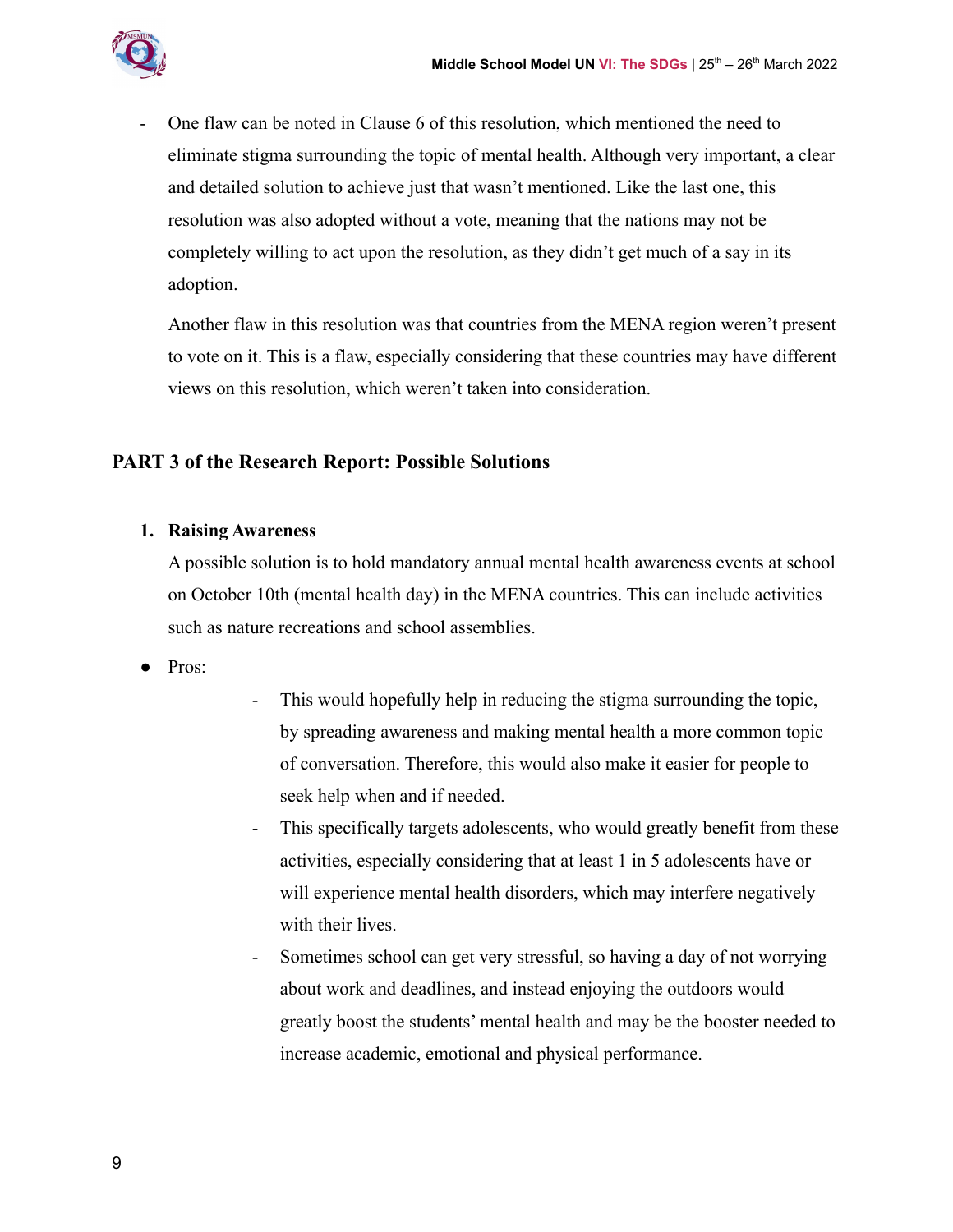

- Cons:
- This may not be the best solution in the long run, as it prioritizes mental health for only one day out of a whole year.
- It may be difficult to ensure that everyone is able to have equal access to these events, as some students may not be enrolled in schools.
- Due to the parents' preconceptions of mental health and the stigma behind it, they may force their children to not take part in such activities.

#### **2. Expand Access to Mental Health Services by Task Shifting**

Physician assistants who are specialized in the field of mental health could support the cause by cushioning the mental health workforce. This could be achieved by shifting the supervision of straightforward patients requiring simple clinical decision making to such physician assistants, who work under the administration of psychiatrists.

- Pros:
- This would be greatly beneficial especially in the MENA countries where the availability of psychiatrists is scarce, compared to their need.
- This would allow the psychiatrists to give more time to individuals with more difficult clinical problems, requiring greater levels of experience.
- Cons:
- One downside of this though is that although this solution would make mental health services more accessible, it isn't guaranteed that people would actually be willing to use them if necessary.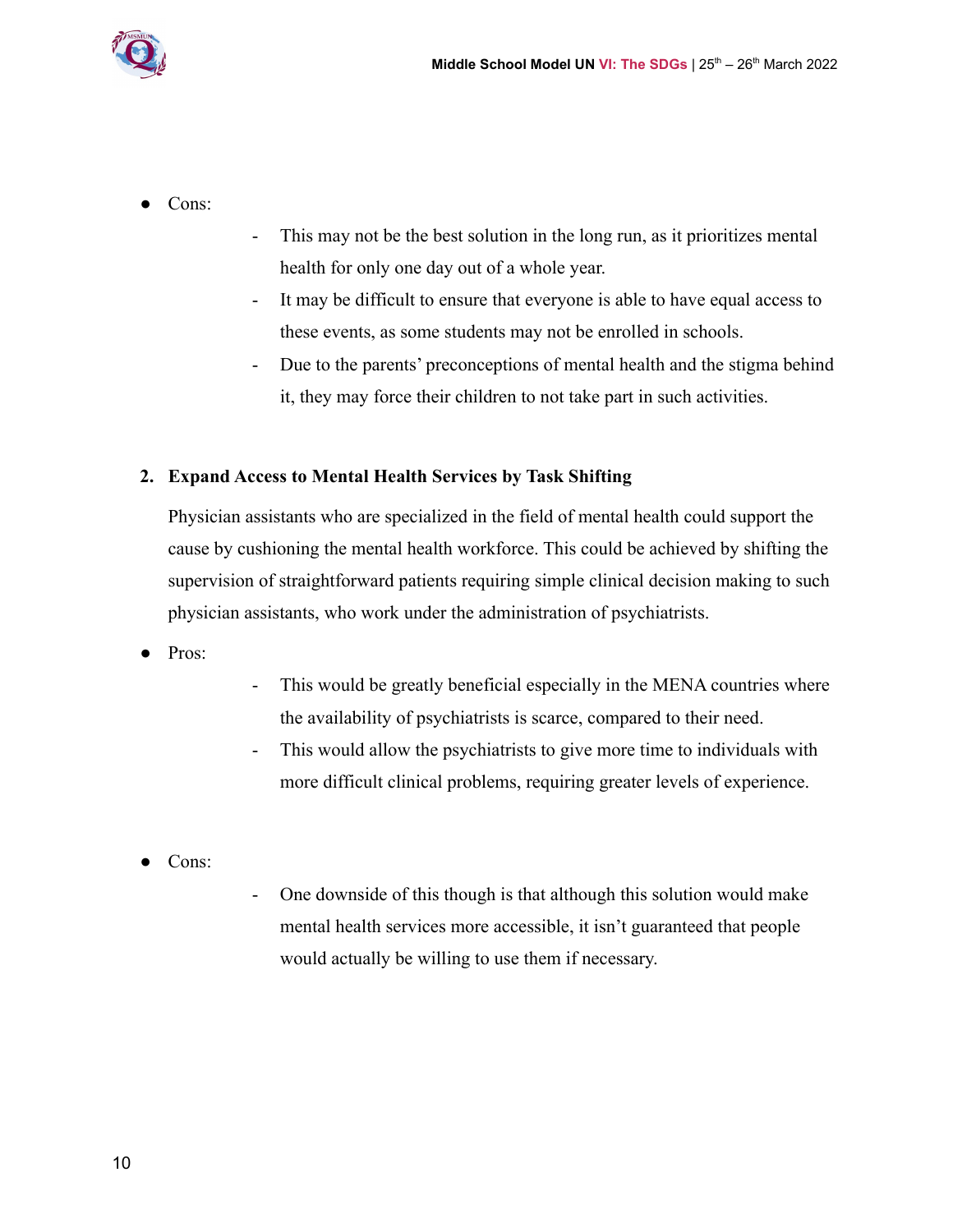

### **PART 4 of the Research Report: Bibliography**

- Child Well-Being in the Gulf Countries Difi.org.qa. [https://www.difi.org.qa/wp-content/uploads/2019/10/Heba-Al-Fara-CW-Presentation.](https://www.difi.org.qa/wp-content/uploads/2019/10/Heba-Al-Fara-CW-Presentation.pdf) [pdf.](https://www.difi.org.qa/wp-content/uploads/2019/10/Heba-Al-Fara-CW-Presentation.pdf)
- "What Causes Mental Health Problems?" Mind,

[https://www.mind.org.uk/information-support/types-of-mental-health-problems/menta](https://www.mind.org.uk/information-support/types-of-mental-health-problems/mental-health-problems-introduction/causes/) [l-health-problems-introduction/causes/.](https://www.mind.org.uk/information-support/types-of-mental-health-problems/mental-health-problems-introduction/causes/)

- "First, We Need to Talk: Mental Healthcare in the MENA Region: Reuters Events: Pharma." First, We Need To Talk: Mental Healthcare In The MENA Region | Reuters Events | Pharma, [https://www.reutersevents.com/pharma/column/first-we-need-talk-mental-healthcare](https://www.reutersevents.com/pharma/column/first-we-need-talk-mental-healthcare-mena-region)[mena-region.](https://www.reutersevents.com/pharma/column/first-we-need-talk-mental-healthcare-mena-region)
- "Mental Health in the Middle East." Middle East Medical Portal, 12 Aug. 2019, <http://www.middleeastmedicalportal.com/mental-health-in-the-middle-east/>.
- Al Dhaheri AS;Bataineh MF;Mohamad MN;Ajab A;Al Marzouqi A;Jarrar AH;Habib-Mourad C;Abu Jamous DO;Ali HI;Al Sabbah H;Hasan H;Stojanovska L;Hashim M;Abd Elhameed OA;Shaker Obaid RR;ElFeky S;Saleh ST;Osaili TM;Cheikh Ismail L; "Impact of Covid-19 on Mental Health and Quality of Life: Is There Any Effect? A Cross-Sectional Study of the MENA Region." PloS One, U.S. National Library of Medicine, [https://pubmed.ncbi.nlm.nih.gov/33765015/.](https://pubmed.ncbi.nlm.nih.gov/33765015/)
- "Fact Sheet: Prevalence of Mental Health Problems in Mena." Arab Barometer, 6 July 2020,

[https://www.arabbarometer.org/2020/07/fact-sheet-prevalence-of-mental-health-probl](https://www.arabbarometer.org/2020/07/fact-sheet-prevalence-of-mental-health-problems-in-mena/) [ems-in-mena/.](https://www.arabbarometer.org/2020/07/fact-sheet-prevalence-of-mental-health-problems-in-mena/)

Organization, WHO | World Health. "Who Mindbank: More Inclusiveness Needed in Disability and Development." WHO MiNDbank - Human Rights Council Resolution A/HRC/RES/43/13 Mental Health and Human Rights (2020), [https://www.mindbank.info/item/7099.](https://www.mindbank.info/item/7099)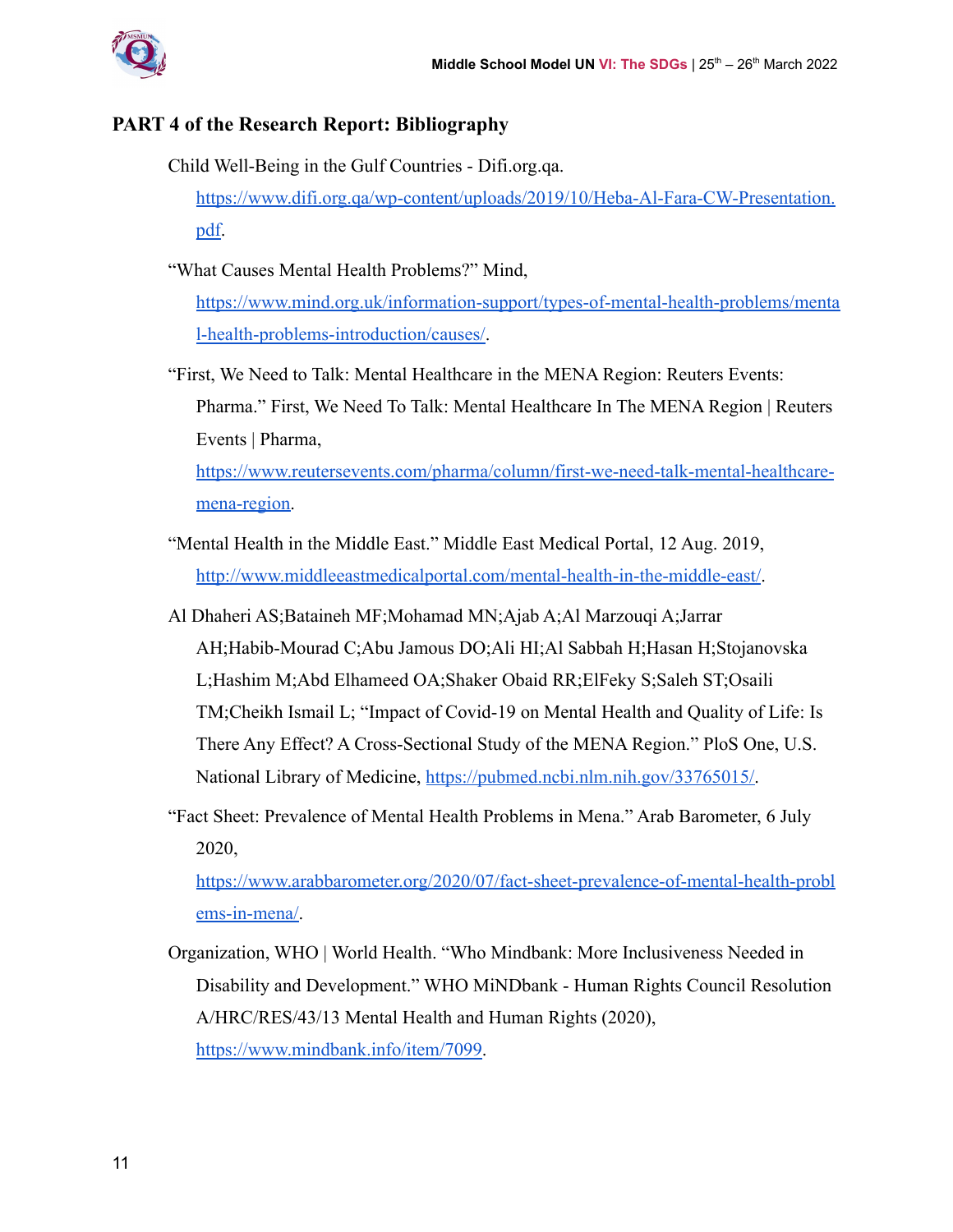"Mental Health and Development Enable." United Nations, United Nations,

[https://www.un.org/development/desa/disabilities/issues/mental-health-and-developm](https://www.un.org/development/desa/disabilities/issues/mental-health-and-development.html) [ent.html.](https://www.un.org/development/desa/disabilities/issues/mental-health-and-development.html)

"The Right to Mental Health." OHCHR,

[https://www.ohchr.org/EN/Issues/Health/Pages/RighttoMentalHealth.aspx.](https://www.ohchr.org/EN/Issues/Health/Pages/RighttoMentalHealth.aspx)

20, Scott BreitingerApril, et al. "3 Ways to Expand Access to Mental Health Care beyond Adding More Psychiatrists." STAT, 19 Apr. 2018,

<https://www.statnews.com/2018/04/20/expand-access-mental-health-care/>.

"Hidden Afflictions: Mental Illness in the Middle East." *Hidden Afflictions: Mental Illness in the Middle East | Center for Strategic and International Studies*, [https://www.csis.org/analysis/hidden-afflictions-mental-illness-middle-east-0.](https://www.csis.org/analysis/hidden-afflictions-mental-illness-middle-east-0)

# **PART 5 of the Research Report (Video): Guiding Questions**

- Are mental health facilities accessible in your country? If not, why?
- What initiatives (if any) has your country taken, in hopes of bettering the issue?
- Why is it so important to solve this issue?
- What hurdles may come in the way when trying to come up with solutions?
- Which countries in the Gulf region would most benefit from solving this issue?